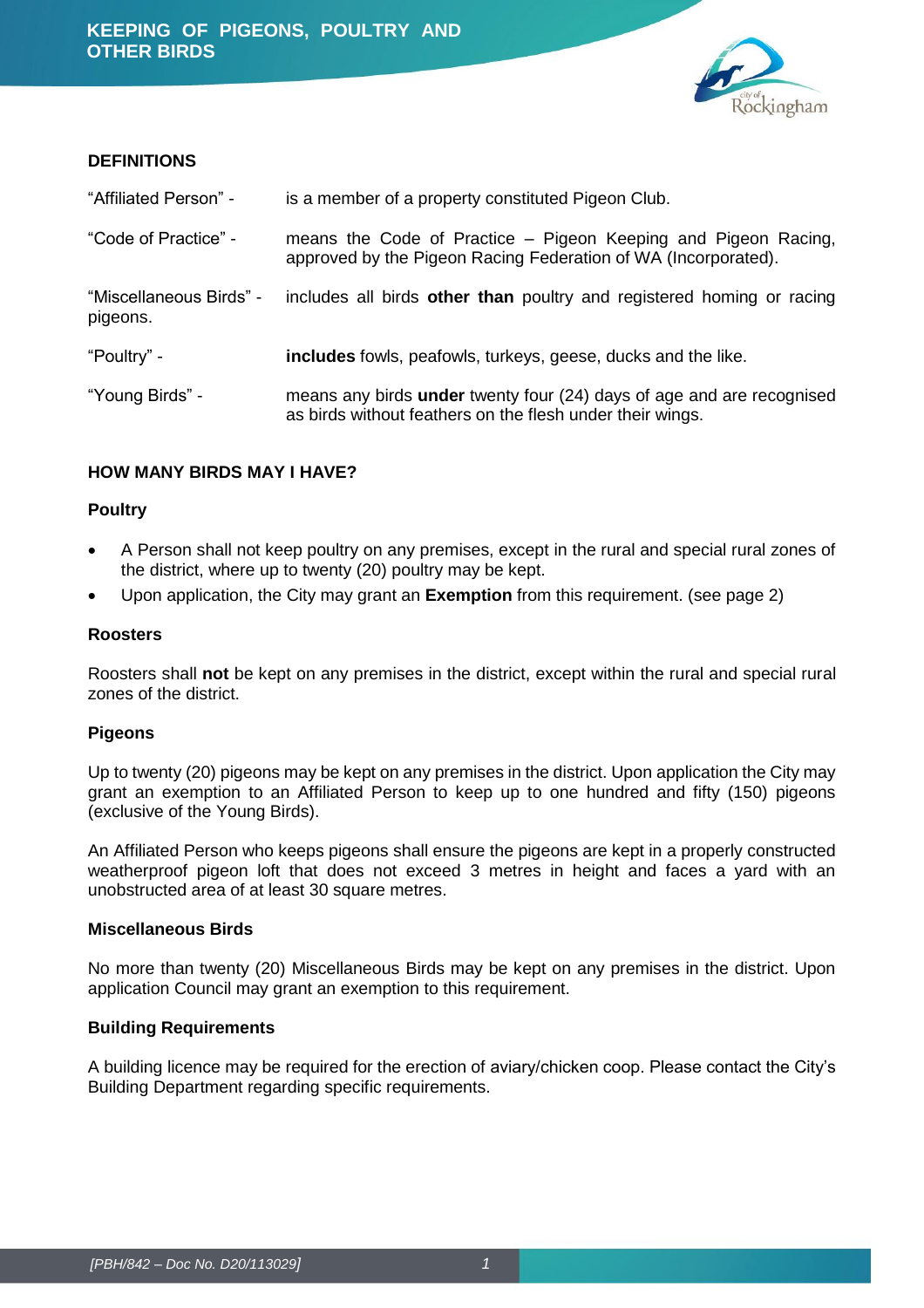

#### **General Requirements**

- Enclosures shall be kept free from excrement, filth, food waste and all other matter, which is or is likely to become offensive or injurious to health or to attract rats, vermin or insects.
- Enclosures, as far as possible, are to be kept free from flies or insects by spraying with a residual insecticide or other effective means.
- Enclosures must be effectively drained and situated so as not to allow water to drain towards buildings / foundations.
- No enclosures are to be constructed closer than ten (10) metres to any dwelling, church, schoolroom, hall, factory, dairy or premises whatsoever wherein food is manufactured, packed or prepared for human consumption. Upon application an exemption may be granted to allow a lesser distance.

## **NOISE**

When deciding to keep birds of any sort, it is important to consider the type of bird and how much noise they produce. In some instances in the past, people have been instructed to reduce or cease keeping particular birds when the noise they have produced has created a nuisance.

In certain circumstances, the general restrictions imposed by the Health Local Laws relating to the keeping of Pigeons, Poultry and Other Birds can be varied/relaxed to the benefit of responsible persons without causing a nuisance to neighbours or creating a risk to health.

Certain discretionary and exemption provisions are contained within the City's Health Local Laws and applications for exercise of a discretionary provision or exemption shall only be considered where the City is satisfied that the number of animals or birds to be kept will not be a nuisance, injurious, create a noise problem or dangerous to health.

## **EXEMPTION PROCESS**

To enable the City to determine if a nuisance or health risk would be likely to arise in respect of any application, the applicant must provide the following:-

Written application to the City advising –

- Details of the number and type of birds proposed to be kept;
- Written comment from all contiguous land owners and/or occupiers;
- A plan of the proposed enclosure, which indicates the dimensions and location in relation to dwellings;
- Details of a Management Plans to be employed by the applicant to contain any potential nuisance or health risk;
- Acknowledgement in writing that the applicant understand that the City may cancel an exemption should the City be of the opinion that such cancellation is warranted; and
- Acknowledgement in writing that the applicant will comply with any terms or conditions the City may impose relating to an approval or exemption.
- Application fee for approval to keep poultry, pigeons of \$30.00.

For further details, please contact: Health Services City of Rockingham Telephone: 9528 0315

PO Box 2142 **Email:** Customer@rockingham.wa.gov.au ROCKINGHAM DC WA 6968 Webpage: [www.rockingham.wa.gov.au](http://www.rockingham.wa.gov.au/)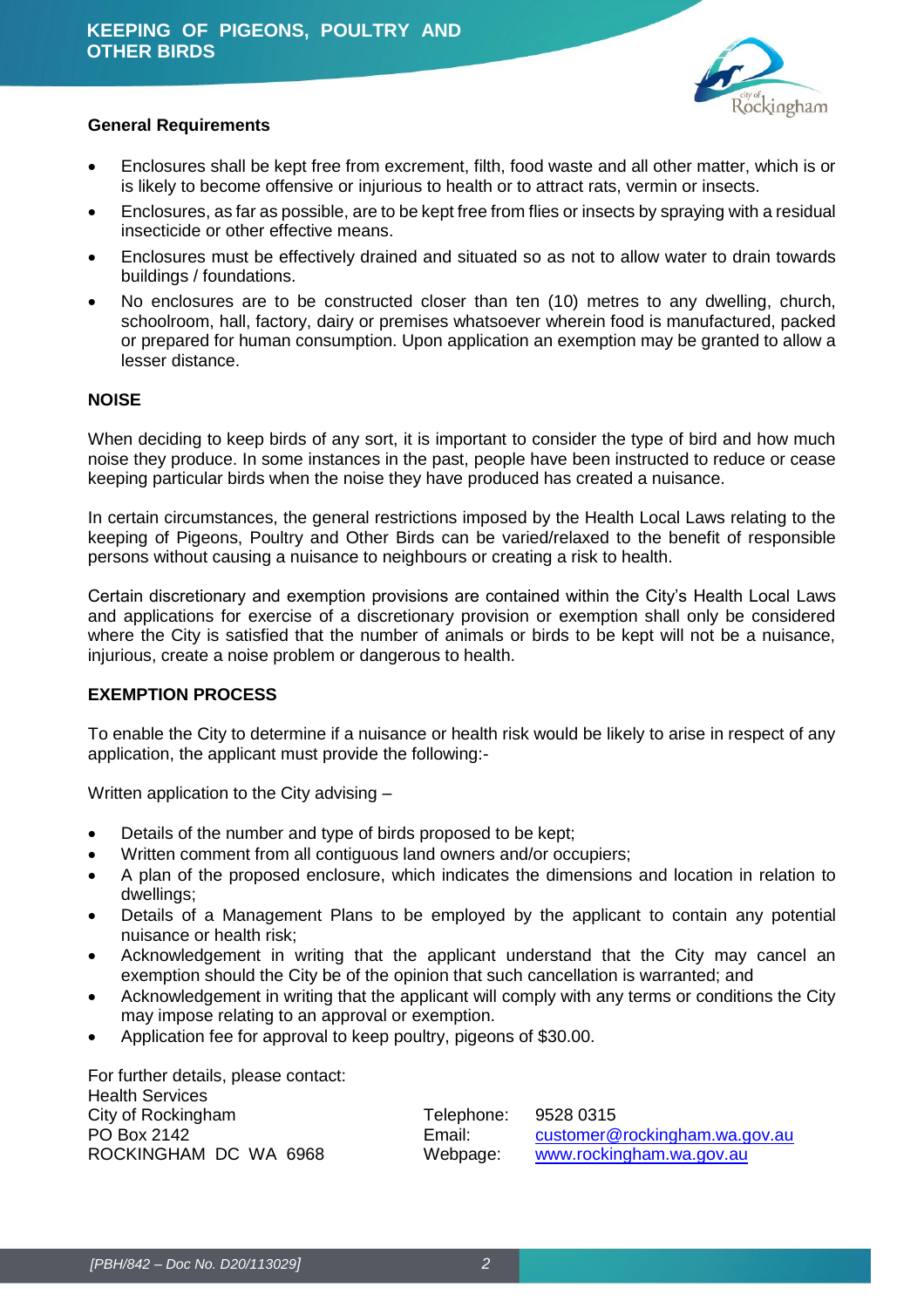

## ADJOINING PROPERTY OWNER COMMENT FOR:-

# **APPLICATION FOR AN EXEMPTION TO KEEP POULTRY**

## **LOCATION OF PROPOSED APPLICATION FOR EXEMPTION:-**

|                   | Lot No.: _______________ Street No.: ___________ Street Name: |                          |                                                                                                                      |  |  |
|-------------------|---------------------------------------------------------------|--------------------------|----------------------------------------------------------------------------------------------------------------------|--|--|
| Suburb:           | <u> 1980 - John Stone, amerikansk politiker (</u> † 19        |                          | Postcode:                                                                                                            |  |  |
|                   |                                                               |                          |                                                                                                                      |  |  |
|                   |                                                               |                          | <b>DETAILS OF EXEMPTION</b> to which the City's approval is required and comment sought -                            |  |  |
|                   |                                                               |                          | is applying for an exemption to Clause 76.(1) of the City of                                                         |  |  |
|                   |                                                               |                          | Rockingham Health Local Laws 1996, in order to keep up to _____________ poultry in the rear yard                     |  |  |
|                   |                                                               |                          |                                                                                                                      |  |  |
|                   | <b>ADJOINING property owner's comments:</b>                   |                          | Object / Do Not Object                                                                                               |  |  |
| Name:             |                                                               |                          |                                                                                                                      |  |  |
| Lot No.:          |                                                               | Street No.: Street Name: | <u> 1980 - Jan Samuel Barbara, martin di sebagai personal di sebagai personal di sebagai personal di sebagai per</u> |  |  |
| Suburb:           |                                                               | Postcode:                |                                                                                                                      |  |  |
| Signed            |                                                               |                          | Date <u>____________________</u>                                                                                     |  |  |
| <b>Print Name</b> |                                                               |                          | Phone                                                                                                                |  |  |
| Signed            |                                                               |                          | Date <u>________________</u>                                                                                         |  |  |
| <b>Print Name</b> |                                                               |                          | Phone<br>No.                                                                                                         |  |  |

The City, in determining an application for exemption to Health Local Laws, will take into account the comments of adjoining owners.

**Note:** Comment from each adjoining neighbour **must** be provided when the application is lodged, please include additional neighbours on page 4 which can be duplicated if you have more than three (3) adjoining neighbours.